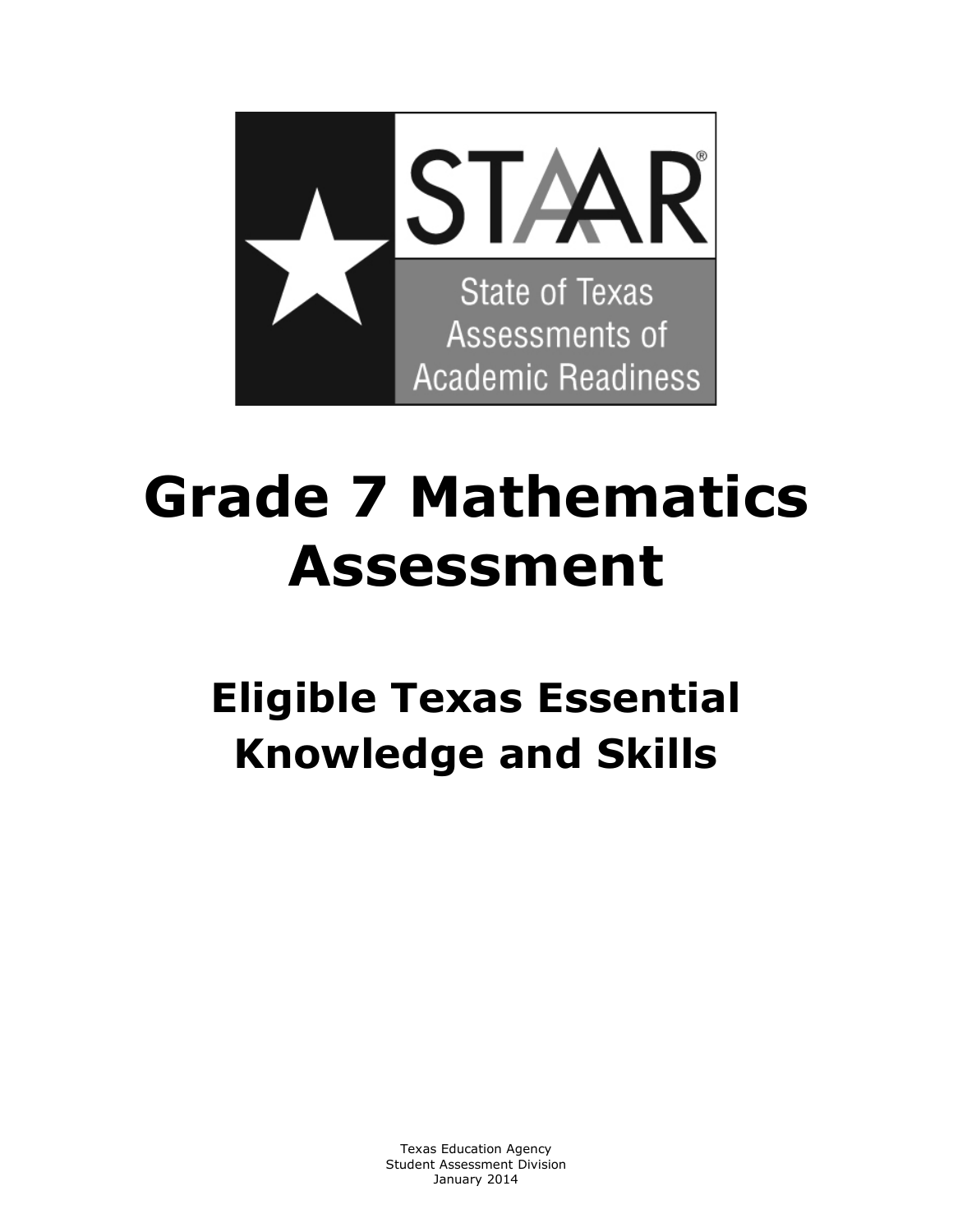# **STAAR Grade 7 Mathematics Assessment**

#### **Mathematical Process Standards**

**These student expectations will not be listed under a separate reporting category. Instead, they will be incorporated into test questions across reporting categories since the application of mathematical process standards is part of each knowledge statement.** 

- (7.1) **Mathematical process standards.** The student uses mathematical processes to acquire and demonstrate mathematical understanding. The student is expected to
	- (A) apply mathematics to problems arising in everyday life, society, and the workplace;
	- (B) use a problem-solving model that incorporates analyzing given information, formulating a plan or strategy, determining a solution, justifying the solution, and evaluating the problem-solving process and the reasonableness of the solution;
	- (C) select tools, including real objects, manipulatives, paper and pencil, and technology as appropriate, and techniques, including mental math, estimation, and number sense as appropriate, to solve problems;
	- (D) communicate mathematical ideas, reasoning, and their implications using multiple representations, including symbols, diagrams, graphs, and language as appropriate;
	- (E) create and use representations to organize, record, and communicate mathematical ideas;
	- (F) analyze mathematical relationships to connect and communicate mathematical ideas; and
	- (G) display, explain, and justify mathematical ideas and arguments using precise mathematical language in written or oral communication.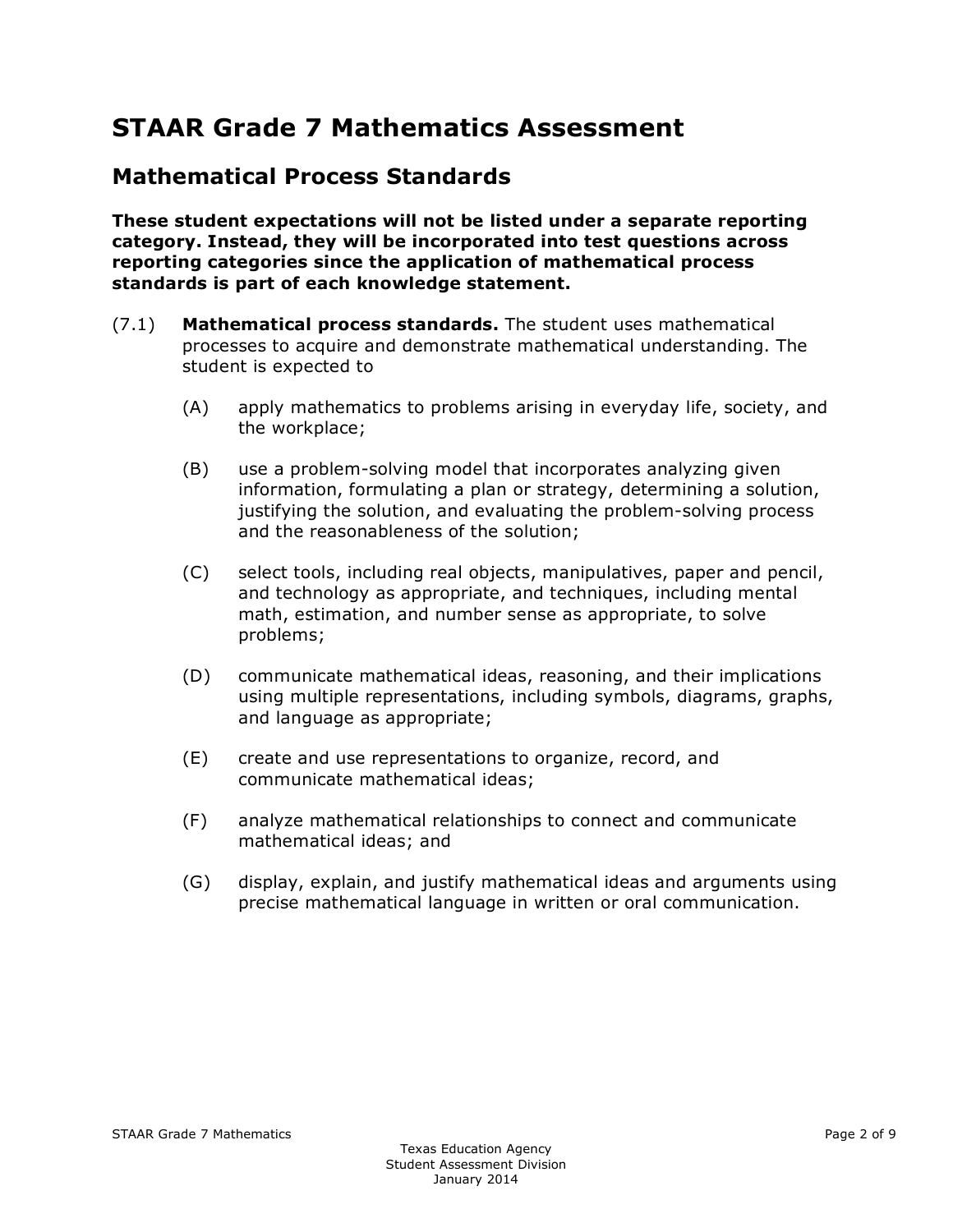#### **Reporting Category 1: Probability and Numerical Representations**

#### **The student will demonstrate an understanding of how to represent probabilities and numbers.**

- (7.2) **Number and operations.** The student applies mathematical process standards to represent and use rational numbers in a variety of forms. The student is expected to
	- (A) extend previous knowledge of sets and subsets using a visual representation to describe relationships between sets of rational numbers. *Supporting Standard*
- (7.6) **Proportionality.** The student applies mathematical process standards to use probability and statistics to describe or solve problems involving proportional relationships. The student is expected to
	- (A) represent sample spaces for simple and compound events using lists and tree diagrams; *Supporting Standard*
	- (C) make predictions and determine solutions using experimental data for simple and compound events; *Supporting Standard*
	- (D) make predictions and determine solutions using theoretical probability for simple and compound events; *Supporting Standard*
	- (E) find the probabilities of a simple event and its complement and describe the relationship between the two; *Supporting Standard*
	- (H) solve problems using qualitative and quantitative predictions and comparisons from simple experiments; and *Readiness Standard*
	- (I) determine experimental and theoretical probabilities related to simple and compound events using data and sample spaces. *Readiness Standard*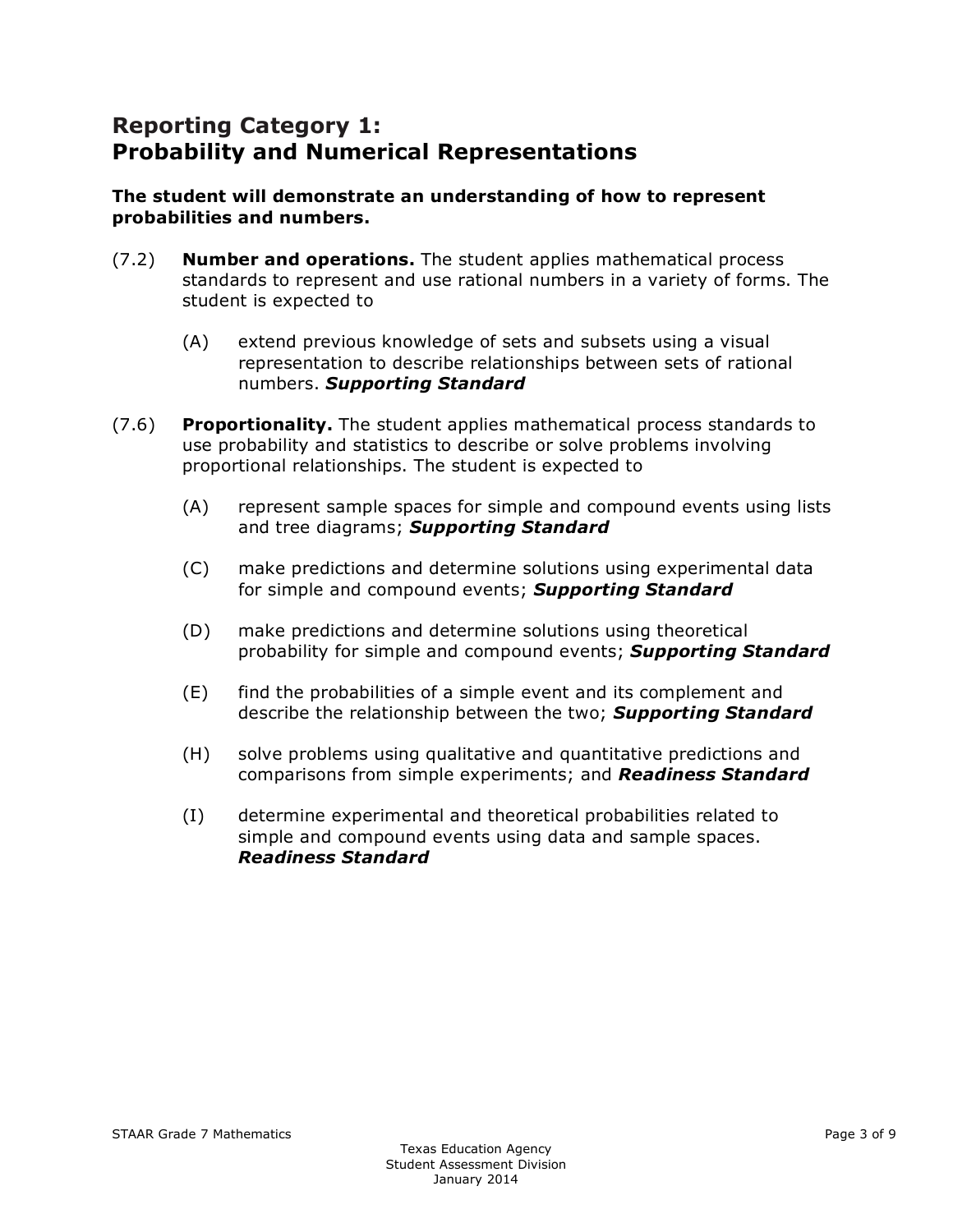# **Reporting Category 2: Computations and Algebraic Relationships**

#### **The student will demonstrate an understanding of how to perform operations and represent algebraic relationships.**

- (7.3) **Number and operations.** The student applies mathematical process standards to add, subtract, multiply, and divide while solving problems and justifying solutions. The student is expected to
	- (A) add, subtract, multiply, and divide rational numbers fluently; and *Supporting Standard*
	- (B) apply and extend previous understandings of operations to solve problems using addition, subtraction, multiplication, and division of rational numbers. *Readiness Standard*
- (7.4) **Proportionality.** The student applies mathematical process standards to represent and solve problems involving proportional relationships. The student is expected to
	- (A) represent constant rates of change in mathematical and real-world problems given pictorial, tabular, verbal, numeric, graphical, and algebraic representations, including *d = rt*; *Readiness Standard*
	- (B) calculate unit rates from rates in mathematical and real-world problems; *Supporting Standard*
	- (C) determine the constant of proportionality  $(k = y/x)$  within mathematical and real-world problems; and *Supporting Standard*
	- (D) solve problems involving ratios, rates, and percents, including multistep problems involving percent increase and percent decrease, and financial literacy problems. *Readiness Standard*
- (7.7) **Expressions, equations, and relationships.** The student applies mathematical process standards to represent linear relationships using multiple representations. The student is expected to
	- (A) represent linear relationships using verbal descriptions, tables, graphs, and equations that simplify to the form  $y = mx + b$ . *Readiness Standard*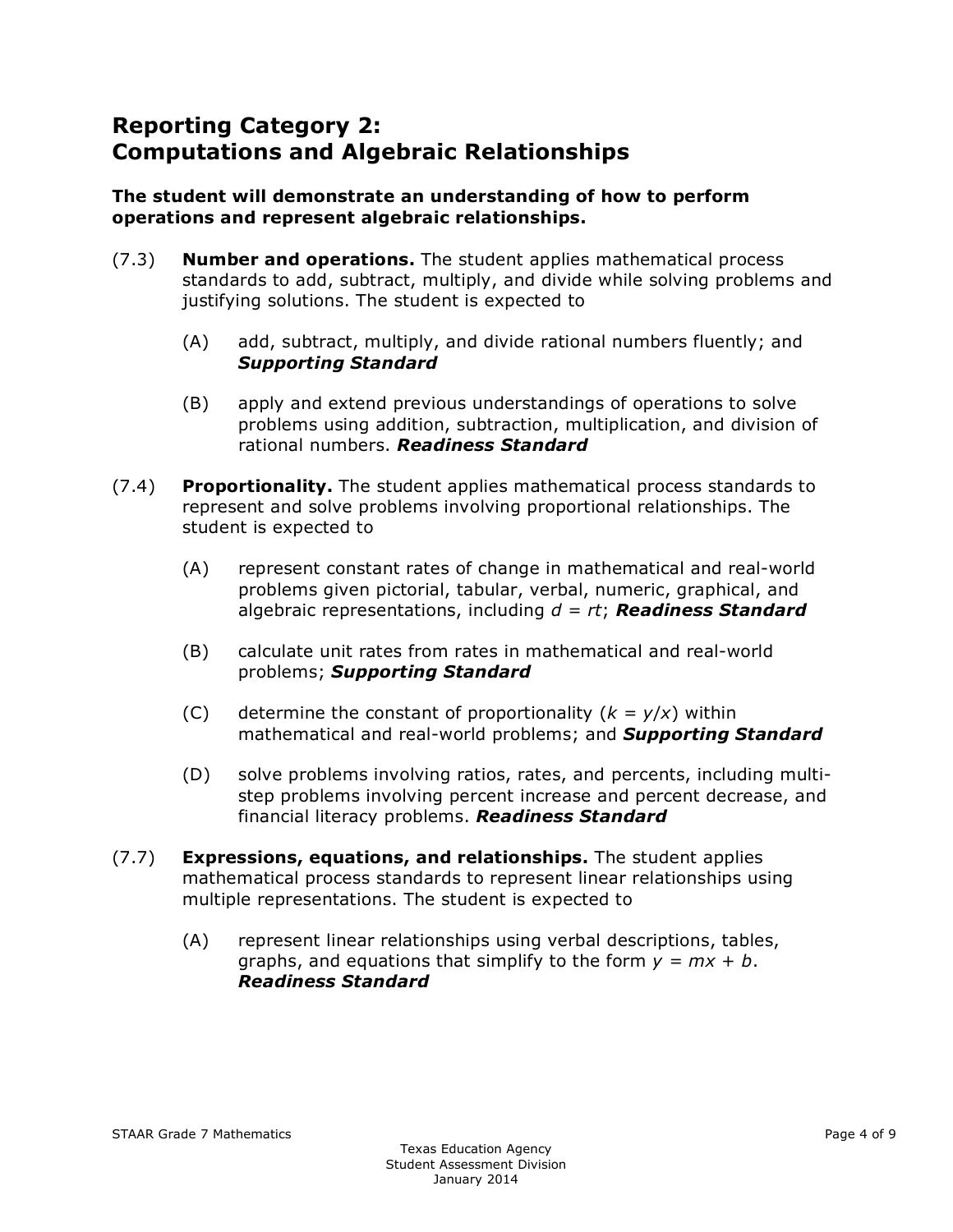- (7.10) **Expressions, equations, and relationships.** The student applies mathematical process standards to use one-variable equations and inequalities to represent situations. The student is expected to
	- (A) write one-variable, two-step equations and inequalities to represent constraints or conditions within problems; *Supporting Standard*
	- (B) represent solutions for one-variable, two-step equations and inequalities on number lines; and *Supporting Standard*
	- (C) write a corresponding real-world problem given a one-variable, twostep equation or inequality. *Supporting Standard*
- (7.11) **Expressions, equations, and relationships.** The student applies mathematical process standards to solve one-variable equations and inequalities. The student is expected to
	- (A) model and solve one-variable, two-step equations and inequalities; and *Readiness Standard*
	- (B) determine if the given value(s) make(s) one-variable, two-step equations and inequalities true. *Supporting Standard*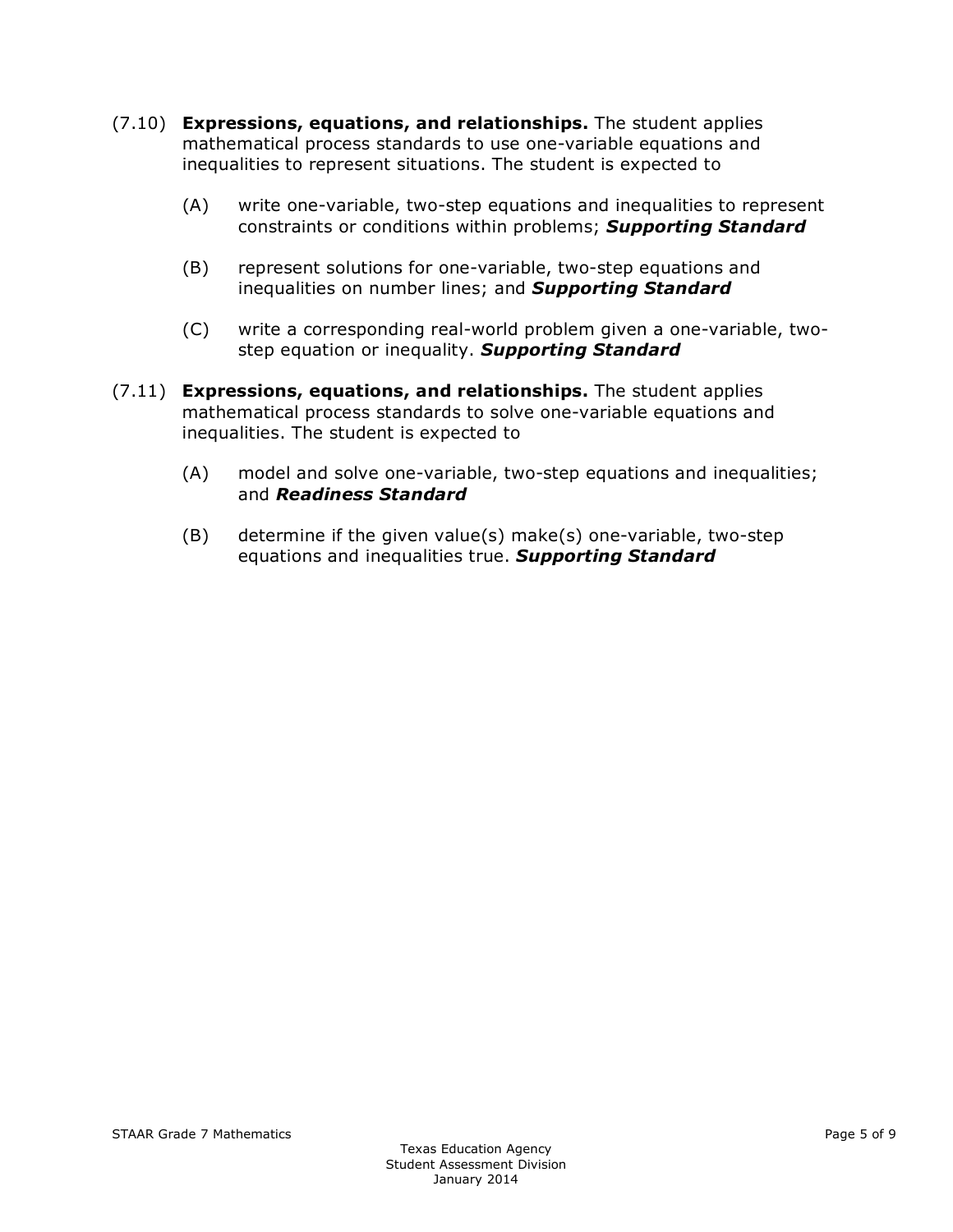## **Reporting Category 3: Geometry and Measurement**

#### **The student will demonstrate an understanding of how to represent and apply geometry and measurement concepts.**

- (7.4) **Proportionality.** The student applies mathematical process standards to represent and solve problems involving proportional relationships. The student is expected to
	- (E) convert between measurement systems, including the use of proportions and the use of unit rates. *Supporting Standard*
- (7.5) **Proportionality.** The student applies mathematical process standards to use geometry to describe or solve problems involving proportional relationships. The student is expected to
	- (A) generalize the critical attributes of similarity, including ratios within and between similar shapes; *Supporting Standard*
	- (B) describe  $\pi$  as the ratio of the circumference of a circle to its diameter; and *Supporting Standard*
	- (C) solve mathematical and real-world problems involving similar shape and scale drawings. *Readiness Standard*
- (7.9) **Expressions, equations, and relationships.** The student applies mathematical process standards to solve geometric problems. The student is expected to
	- (A) solve problems involving the volume of rectangular prisms, triangular prisms, rectangular pyramids, and triangular pyramids; *Readiness Standard*
	- (B) determine the circumference and area of circles; *Readiness Standard*
	- (C) determine the area of composite figures containing combinations of rectangles, squares, parallelograms, trapezoids, triangles, semicircles, and quarter circles; and *Readiness Standard*
	- (D) solve problems involving the lateral and total surface area of a rectangular prism, rectangular pyramid, triangular prism, and triangular pyramid by determining the area of the shape's net. *Supporting Standard*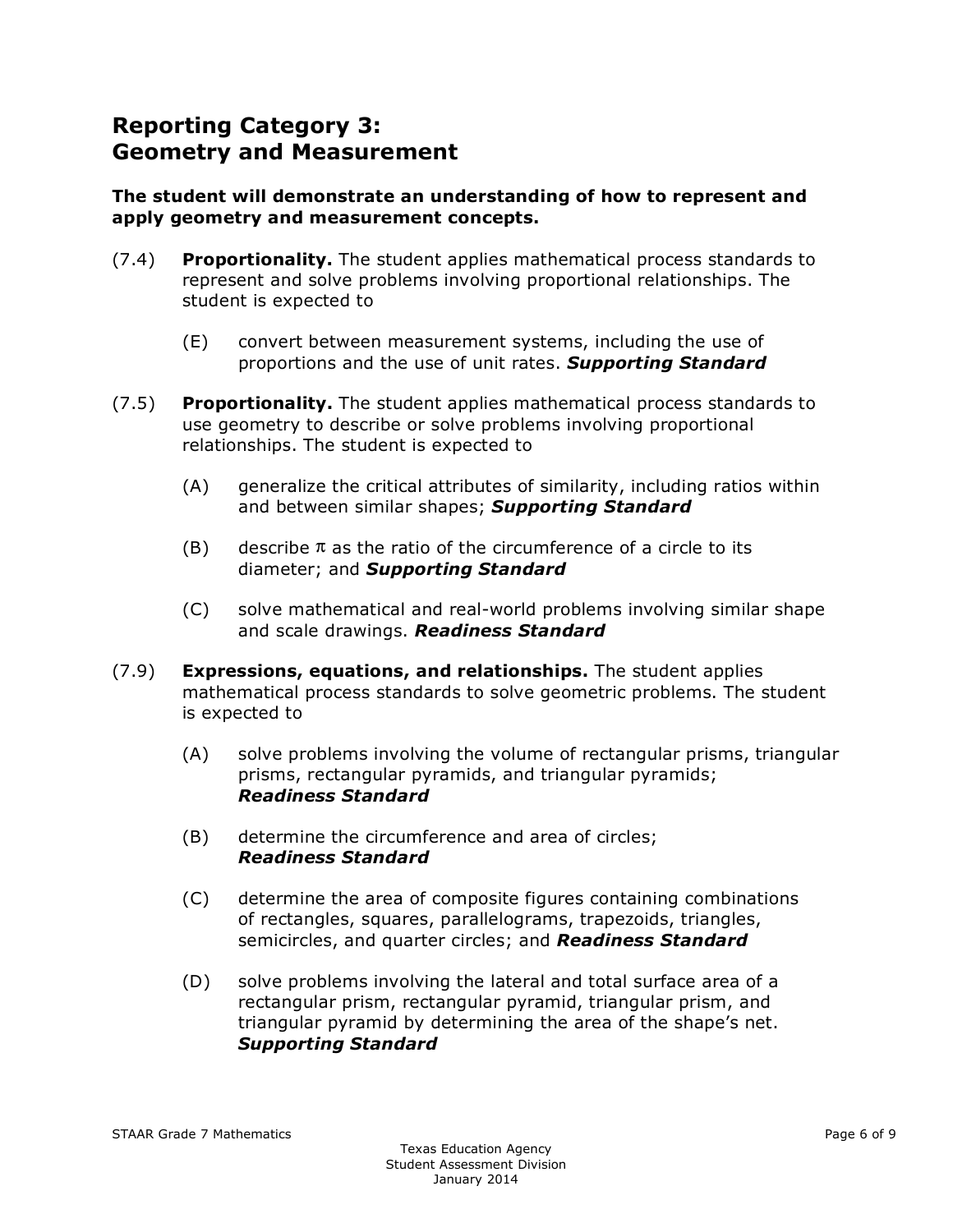- (7.11) **Expressions, equations, and relationships.** The student applies mathematical process standards to solve one-variable equations and inequalities. The student is expected to
	- (C) write and solve equations using geometry concepts, including the sum of the angles in a triangle, and angle relationships. *Supporting Standard*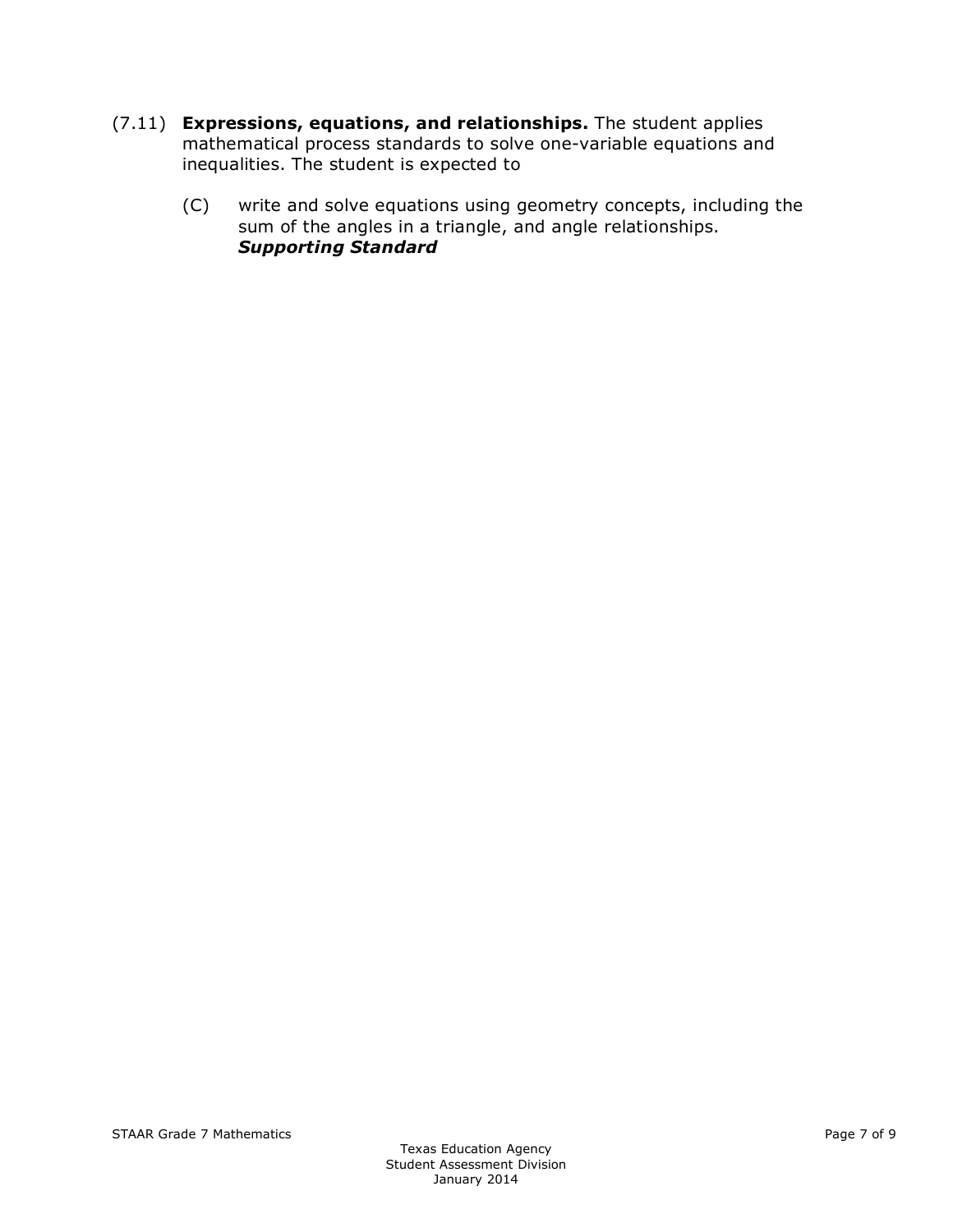# **Reporting Category 4: Data Analysis and Personal Financial Literacy**

#### **The student will demonstrate an understanding of how to represent and analyze data and how to describe and apply personal financial concepts.**

- (7.6) **Proportionality.** The student applies mathematical process standards to use probability and statistics to describe or solve problems involving proportional relationships. The student is expected to
	- (G) solve problems using data represented in bar graphs, dot plots, and circle graphs, including part-to-whole and part-to-part comparisons and equivalents. *Readiness Standard*
- (7.12) **Measurement and data.** The student applies mathematical process standards to use statistical representations to analyze data. The student is expected to
	- (A) compare two groups of numeric data using comparative dot plots or box plots by comparing their shapes, centers, and spreads; *Readiness Standard*
	- (B) use data from a random sample to make inferences about a population; and *Supporting Standard*
	- (C) compare two populations based on data in random samples from these populations, including informal comparative inferences about differences between the two populations. *Supporting Standard*
- (7.13) **Personal financial literacy.** The student applies mathematical process standards to develop an economic way of thinking and problem solving useful in one's life as a knowledgeable consumer and investor. The student is expected to
	- (A) calculate the sales tax for a given purchase and calculate income tax for earned wages; *Supporting Standard*
	- (B) identify the components of a personal budget, including income; planned savings for college, retirement, and emergencies; taxes; and fixed and variable expenses, and calculate what percentage each category comprises of the total budget; *Supporting Standard*
	- (C) create and organize a financial assets and liabilities record and construct a net worth statement; *Supporting Standard*